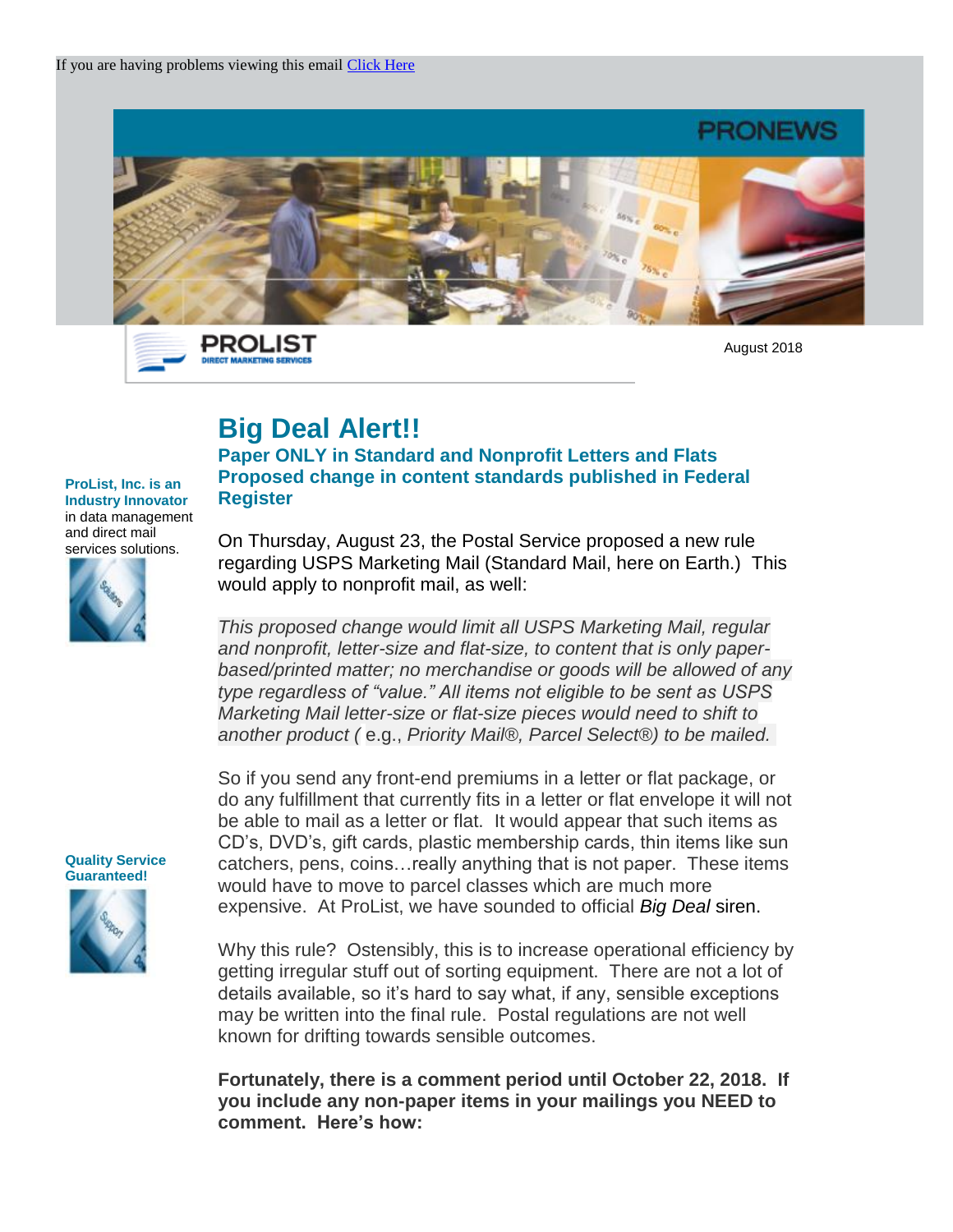Mail or deliver written comments to the Manager, Product Classification, U.S. Postal Service, 475 L'Enfant Plaza SW, Room 4446, Washington, DC 20260-5015. Comments and questions can also be emailed to *[ProductClassification@usps.gov](mailto:ProductClassification@usps.gov?subject=USPS%20Marketing%20Mail%20Content%20Eligibility)* using the subject line "USPS Marketing Mail Content Eligibility."

## **Tracking Your Inbound Mail – Not Too Late for the Fall**

**Contact Us Today!**

**Dave Lewis [dlewis@prolist.com](mailto:dlewis@prolist.com) 301 924-4545 [www.ProList.com](http://trk.publicaster.com/click/c2f1-ujoiw-gvrhvt-73hxzcz6/)**



## **Know your response before you get it**

As you are doing your fall mailing season planning, don't forget about tracking your replies with Informed Visibility. There are a few ways to do this, and there is still plenty of time to add it to your fall mailings – but you need to do some planning.

With inbound mail tracking, we print a specific trackable Intelligent Mail barcode (IMb) on your reply envelope. As donors drop donations in their local mail boxes, we pick up that those checks are in the mail that evening when the Postal Service does their first handling. There are a couple of ways you can track your inbound mail:

- If you are providing a remittance advice that shows through a window, you can print a unique IMb on each piece so you can know exactly who is responding;
- You can use a closed face pre-printed envelope with the appropriate inbound IMb printed on it.You won't know exactly who is responding, but you will know how many people are responding, and where the responses are coming from.

Either way you'll need to get a special barcode that enables the inbound tracking – we can do that for you.

As your replies start to come in, you will be able to see them in our online reporting. A lot of nonprofits find this to be a much faster method of measuring response than waiting for reports from their caging service.

This same technology can also be used for tracking indirect response like voter registration as well.

Inbound tracking is affordable and pretty easy to do. Want to know more? [Contact us!](http://trk.publicaster.com/click/c2f1-sfae3-g25q5a-73hxzcz0/)

**Tis' the Season to be…Mailing Stuff Plan now, to make the mailing season smoother**

Between a November election and end-of-the-year fundraising efforts, the last few months of the year generate a whole lot of mail. At ProList, we are scheduling around the clock shifts, adding staff, and oiling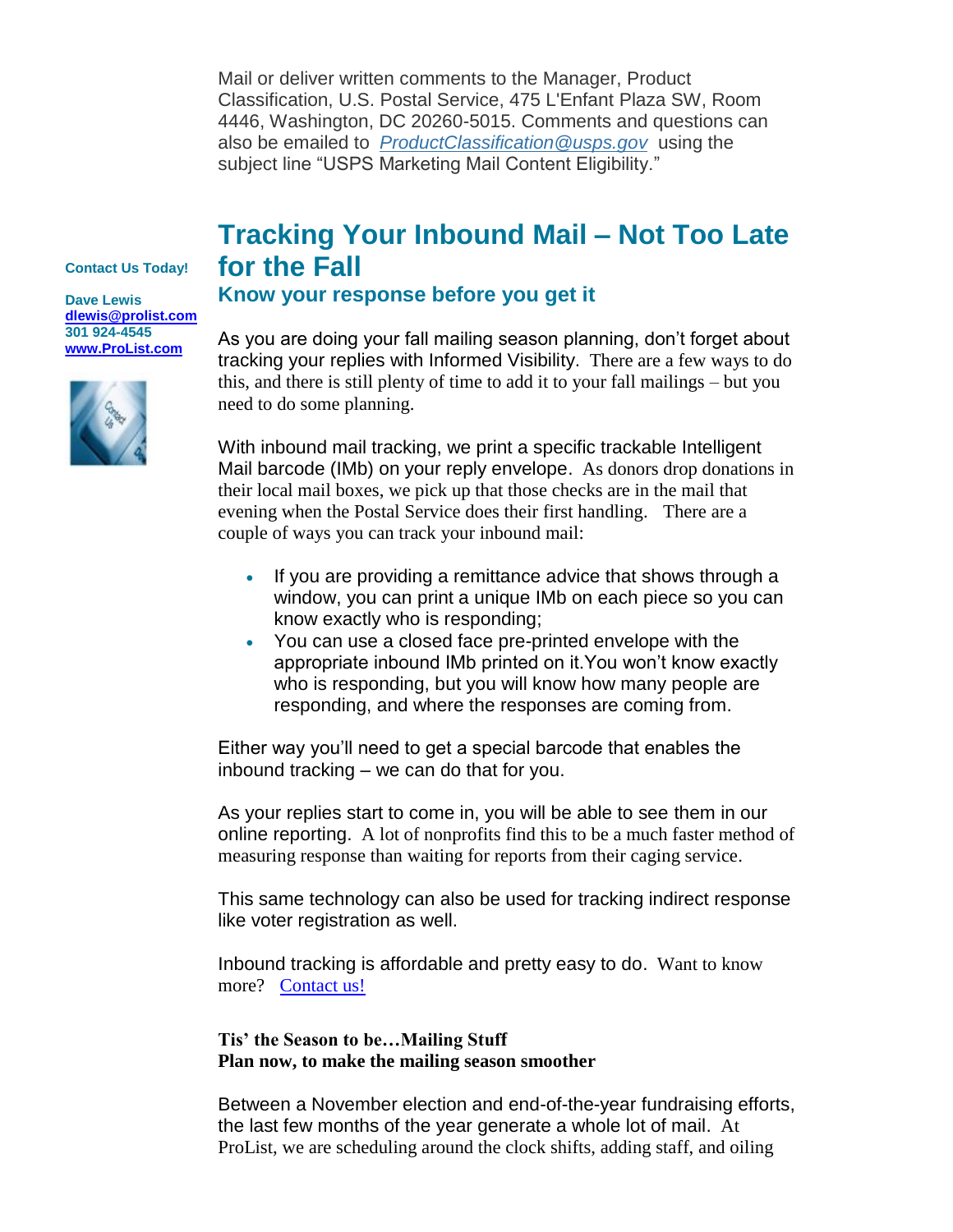up the computers so all that data will slide right through them. Here's a bit of advice from our team on some steps you can take to avoid the mailing season blues:

- To expedite processing, send data, instructions, a production grid, and PDF's with art and copy all at the same time. This helps keep things better organized and provides for better package planning and scheduling.
- Allow extra time for turnaround of print production. We are already seeing longer than average turn times due to paper shortages.
- Consider digital printing where possible to speed production times. It can essentially remove a step in the direct mail production process.
- If you have questions on package design or production options, contact us as soon as possible so we can evaluate the package requirements and come up with alternatives and suggestions if applicable. If you're not sure about something – please ask! It's a lot easier to fix before production.
- Please notify your production representative as soon as you know a project will be coming our way. This way we can get it scheduled and provide you with a production schedule of important dates, etc. necessary to hit the projected mail date.
- If you will be available to proof and approve counts, set-ups, insertions, etc. in off-hours (i.e. in the evening or over weekends), please let us know. That can help expedite turn times since our production team here is frequently working those additional hours.
- Be sure to send postage (or deposit it to the appropriate permit account) well in advance of mail dates, so projects aren't held up at the last minute pending postage.

Please understand that all printers and mailers are at or beyond capacity in the fall. The Postal Service is dealing with an exceptional load, too. If things start to go off schedule early in the process, it is very hard to make it up at the end.

So, we wish all of our customers a happy and prosperous mailing season. It's the most wonderful time of the year...or are we too early with that song...?

To learn more about ProList on our website visit: [http://www.prolist.com](http://trk.publicaster.com/click/c2f1-ujoiw-gvrhvw-73hxzcz9/) To stop receiving this email newsletter contact ProList to [List Unsubscribe](http://trk.publicaster.com/form?ujoiw--rq16-73hxzcz8&sl=22b&t=5&ac=c2f1)

ProList © 2018 All Rights Reserved Prolist Inc. 4510 Buckeystown Pike, Suite M Frederick, MD 21704

Share this Email: **F** [Facebook](http://trk.publicaster.com/click/c2f1-ujoiw-gvrhvx-73hxzcz0/) **T** [Twitter](http://trk.publicaster.com/click/c2f1-ujoiw-gvrhvy-73hxzcz1/) **in** [LinkedIn](http://trk.publicaster.com/click/c2f1-ujoiw-gvrhvz-73hxzcz2/)